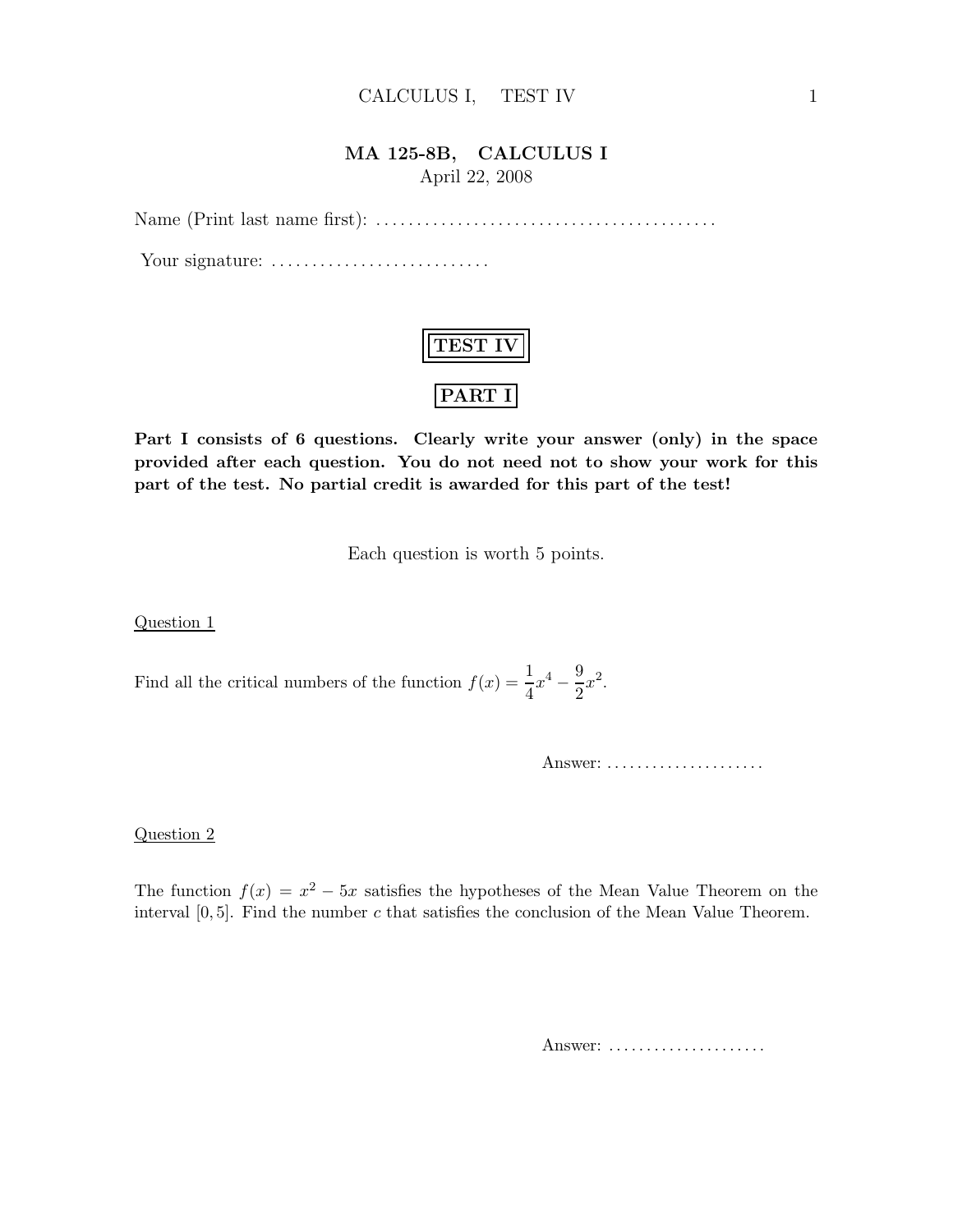### Question 3

Find the absolute maximum value of the function  $f(t) = t^2 - 3t$  on the closed interval [-1,3].

Answer: ..................

### Question 4

Find the open interval on which the function  $g(x) = x^5 - 80x + 3$  is decreasing.

Answer: ..................

## Question 5

Find the part of the x-axis on which the function  $h(x) = xe^{-x}$  is concave up.

Answer: ...................

### Question 6

Find the most general antiderivative of the function  $f(x) = 1 + e^{-x} + \sin x$ .

Answer: ..................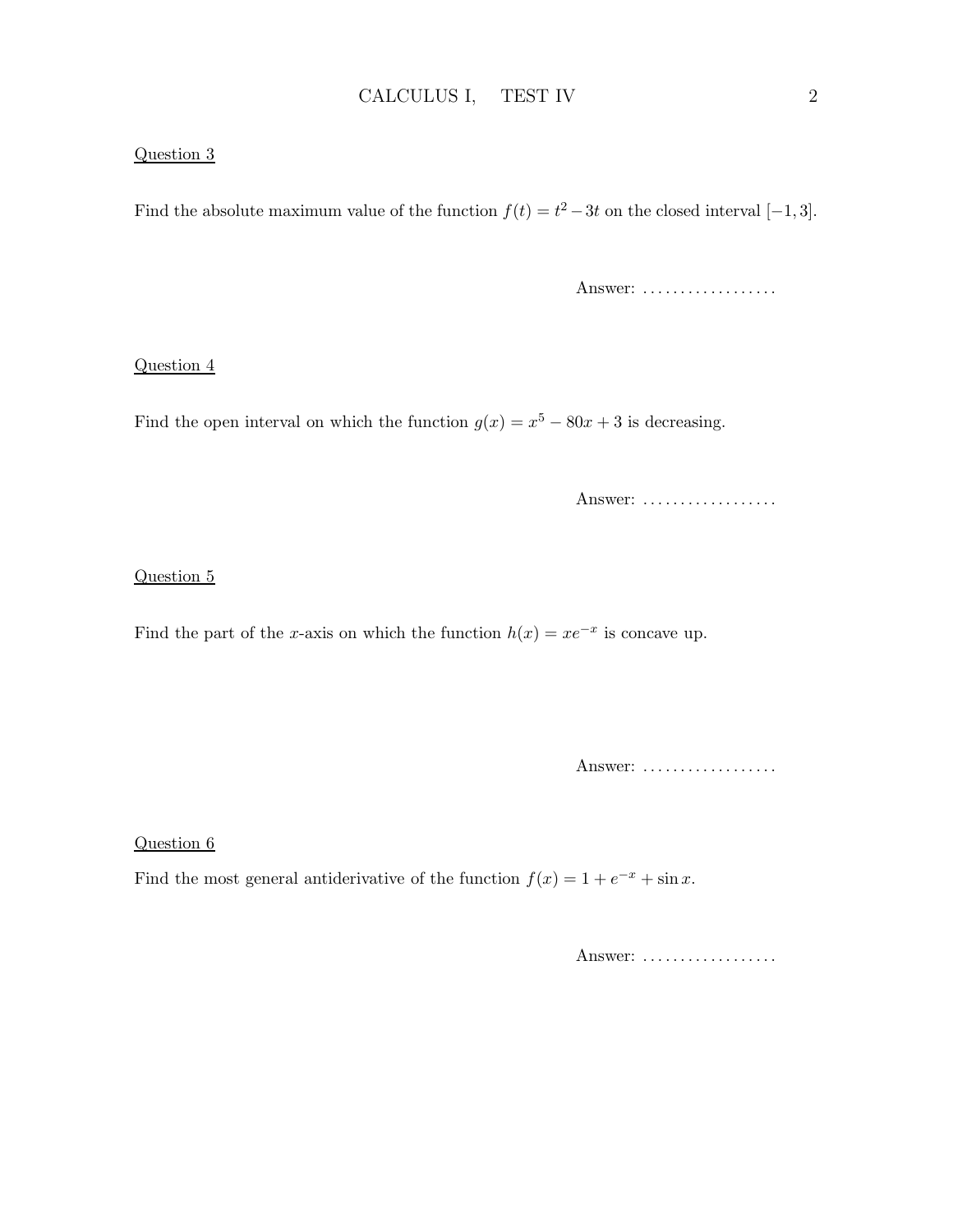## PART II

Each problem is worth 14 points.

Part II consists of 5 problems. You must show your work on this part of the test to get full credit. Displaying only the final answer (even if correct) without the relevant steps will not get full credit.

## Problem 1

Suppose that the derivative of a function  $f(x)$  is given by

$$
f'(x) = (x - 4)^2 (x + 1)^5 (x - 3)^6.
$$

Answer all the following questions.

(a) Find all the critical numbers of the function  $f(x)$ .

(b) On what interval(s) is the function  $f(x)$  increasing? (Justify your answer!)

(c) On what interval(s) is the function  $f(x)$  decreasing? (Justify your answer!)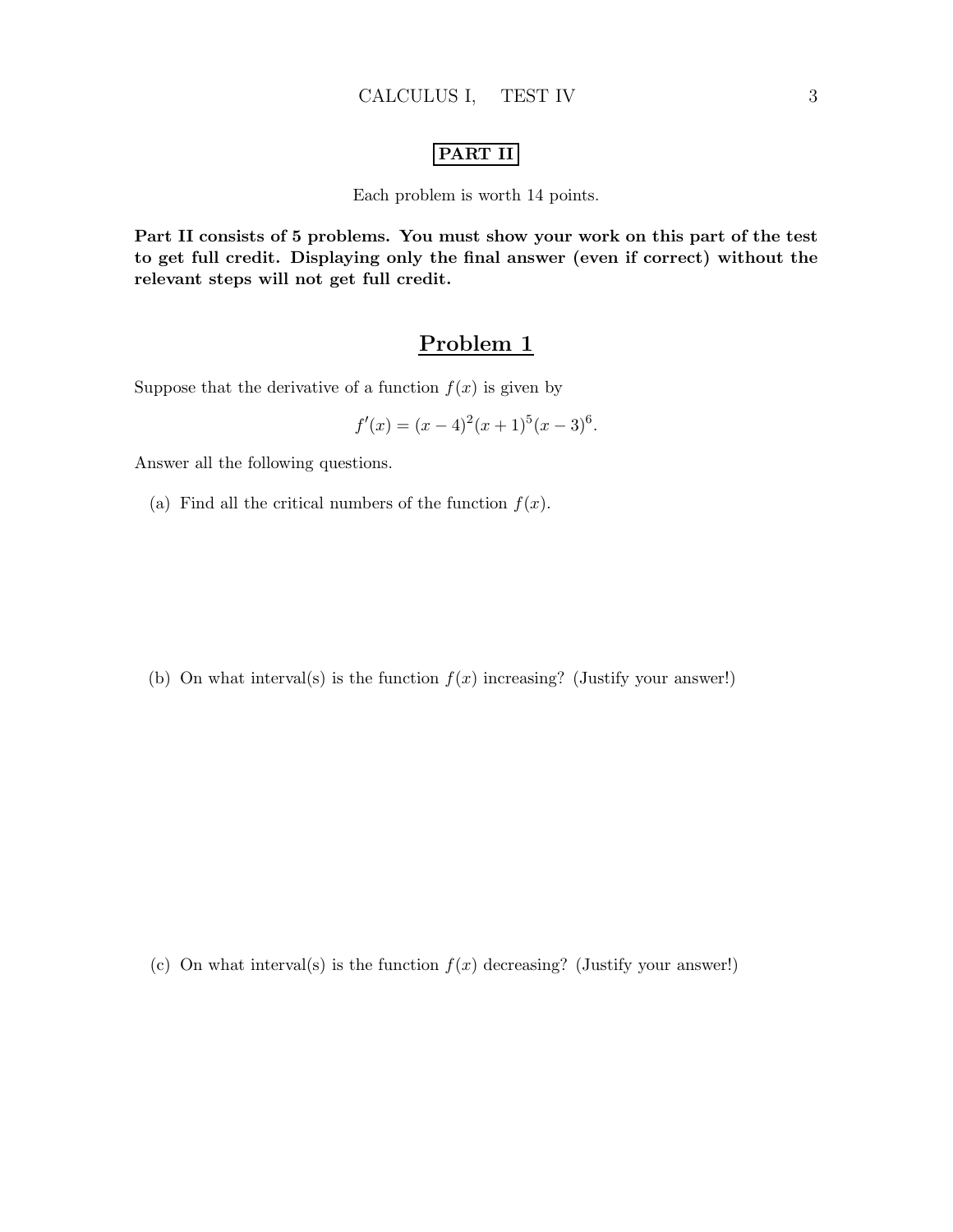Consider the function

$$
f(x) = 1 + 4x - \frac{1}{3}x^3.
$$

Answer all the following questions.

(a) Find the (open) interval of increase, and all the (open) intervals of decrease.

- (b) Find all local maximum and minimum values.
- (c) Find the open interval(s) where the function is concave down, and the open interval(s) where it is concave up.
- (d) Find the inflection point. [Be sure to give the  $x$  and the  $y$  coordinate!]
- (e) Use the information from parts  $(a)$ – $(d)$  to sketch the graph.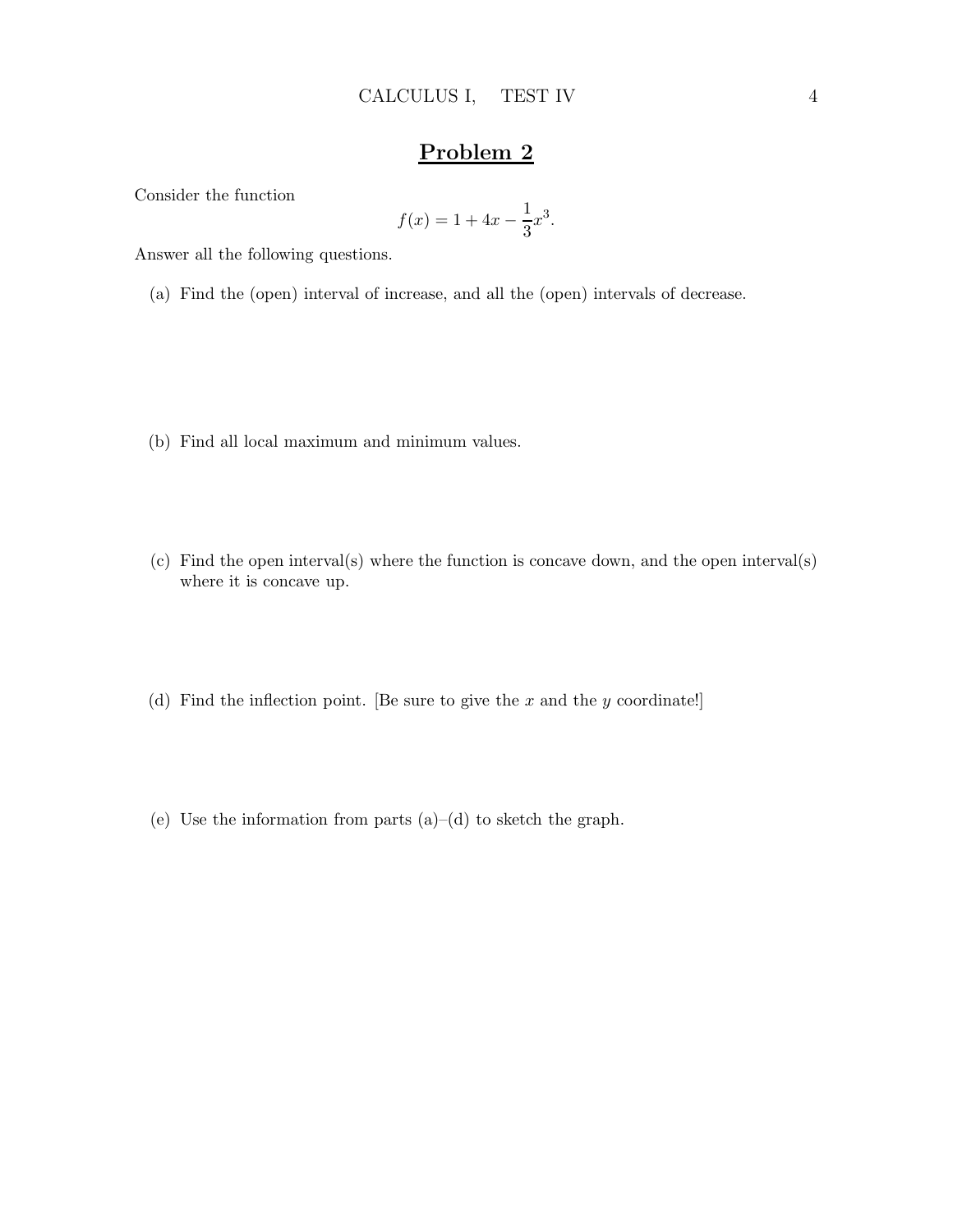(1) Find the dimensions of a rectangle with perimeter 300 ft and whose area is as large as possible.

(2) Find two positive numbers whose product is 121 and whose sum is minimal.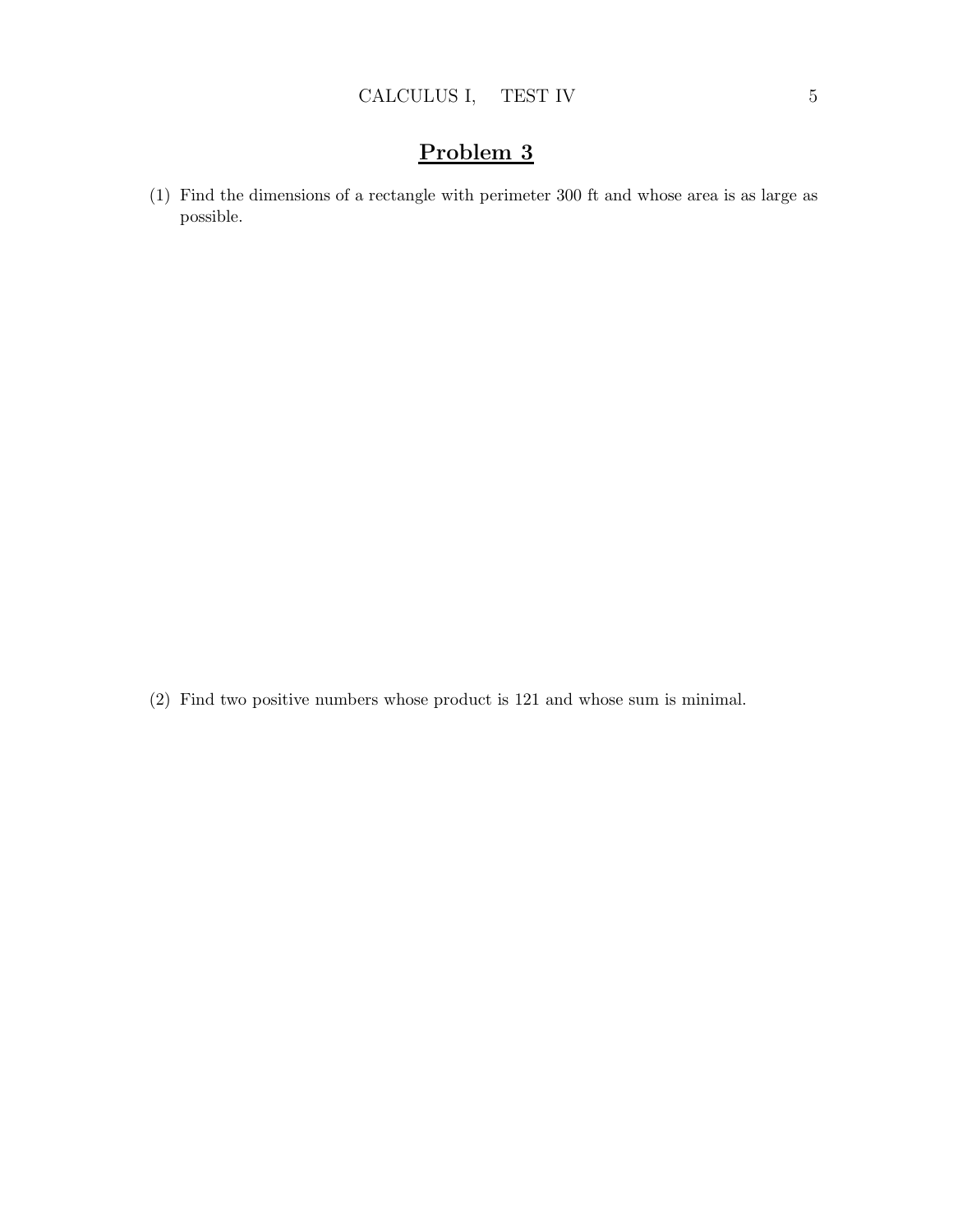(a) Find the most general antiderivative of the function

$$
f(x) = 18x^2 - 9x^{4/5} + 17\sqrt{x}.
$$

(Simplify your answer!)

(b) Find the most general antiderivative of the function

$$
f(x) = \frac{1}{x} + e^{2x} + \frac{1}{\sqrt{1 - x^2}}.
$$